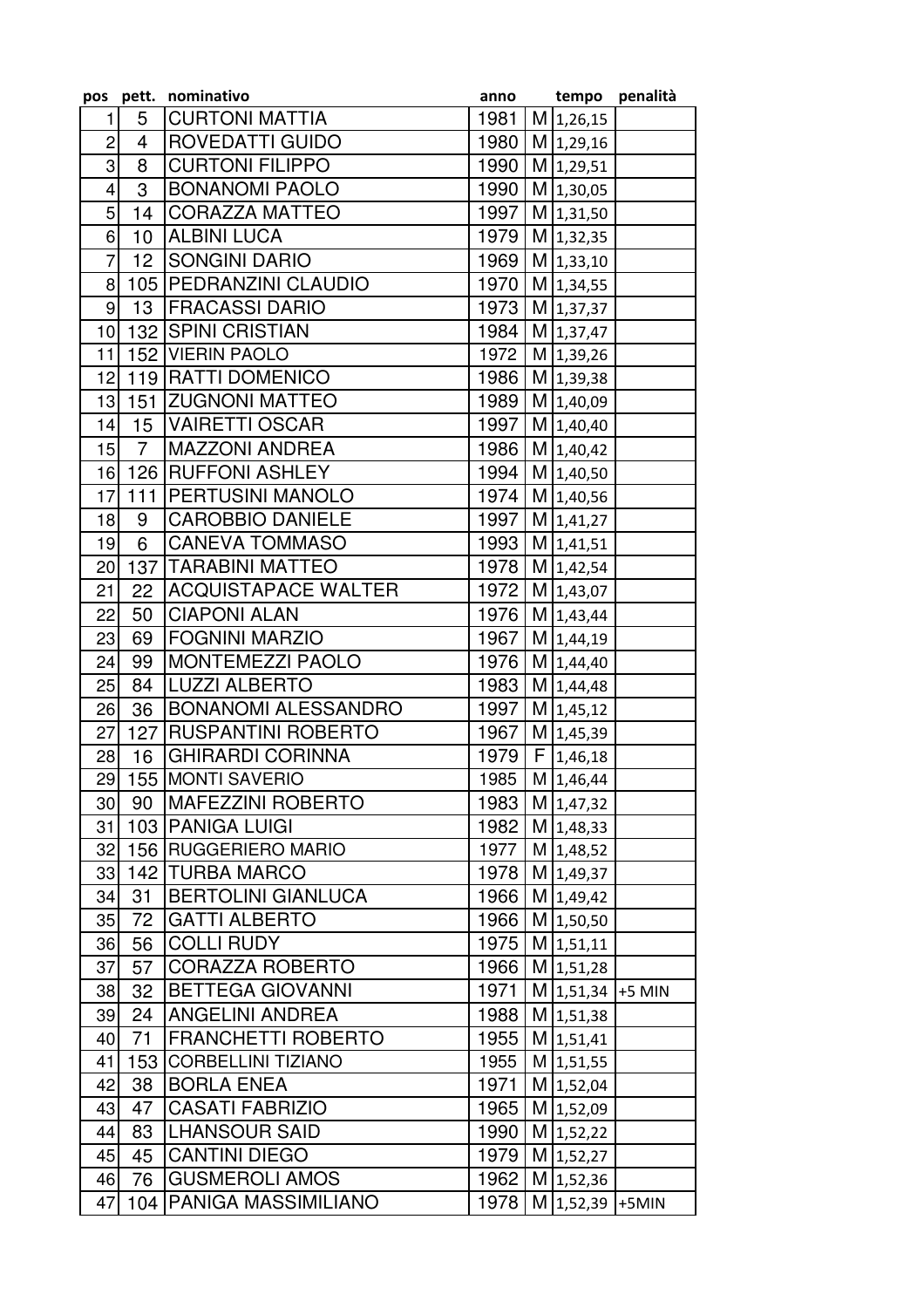|          |              | pos pett. nominativo        | anno         |   |                            | tempo penalità |
|----------|--------------|-----------------------------|--------------|---|----------------------------|----------------|
| 48       | 20           | <b>VALGOI ALESSANDRA</b>    | 1977         |   | F 1,52,57                  |                |
| 49       | 30           | <b>BEDOGNE' MATTIA</b>      | 1987         |   | $M$ 1,54,34                |                |
| 50       |              | <b>134 TACCAGNI DANIELE</b> | 1970         |   | M 1,54,40                  |                |
| 51       | 28           | <b>BARLASCINI MARIO</b>     | 1959         |   | M 1,55,27                  |                |
| 52       | 92           | <b>MARCHESI FABIO</b>       | 1979         |   | $M$ 1,55,36                |                |
| 53       | 43           | BUZZETTI GIUSEPPE           | 1971         |   | $M$ 1,55,43                |                |
| 54       | 25           | <b>ANGELINI GABRIELE</b>    | 1991         |   | M 1,56,00                  |                |
| 55       | 121          | <b>RIGHETTI FABRIZIO</b>    | 1964         |   | M 1,56,09                  |                |
| 56       | 46           | <b>CAPPELLETTI DAVIDE</b>   | 1969         |   | M 1,56,40                  |                |
| 57       |              | 123 RONCONI MATTEO          | 1990         |   | M 1,56,43                  |                |
| 58       | $\mathbf{1}$ | <b>TIRINZONI ENRICO</b>     | 1961         |   | M 1,56,52                  |                |
| 59       | 21           | <b>ACQUISTAPACE GIORGIO</b> | 1984         |   | M 1,56,56                  |                |
| 60       | 66           | <b>FAZZINI DELIO</b>        | 1983         |   | M 1,56,59                  |                |
| 61       | 85           | <b>ILUZZI FABIAN</b>        | 1976         |   | M 1,57,05                  |                |
| 62       | 93           | <b>MASCIARDI STEFANO</b>    | 1967         |   | M 1,57,15                  |                |
| 63       | 97           | <b>MAZZONI MARCO</b>        | 1974         |   | M 1,57,22                  |                |
| 64       | 18           | <b>MORASCHINELLI LUCIA</b>  | 1976         | F | 1,57,24                    |                |
| 65       | 150          | <b>ZUGNONI DIEGO</b>        | 1963         |   | M 1,57,26                  |                |
| 66       |              | 117 PONTIGGIA GIAMBATTISTA  | 1965         |   | M 1,58,05                  |                |
| 67       | 19           | ACQUISTAPACE MONIA          | 1971         |   | F 1,58,10                  |                |
| 68       | 35           | <b>BOHRER OLIVIER</b>       | 1973         |   | M 1,58,22                  |                |
| 69       | 77           | <b>GUSMEROLI DARIO</b>      | 1958         |   | M 1,58,33                  |                |
| 70       |              | 149 ZANOTTI JURI            | 1999         |   | $M$ 1,58,35                |                |
| 71       | 131          | <b>SPEZIALE SILVIO</b>      | 1995         |   | M 1,58,37                  |                |
| 72       | 44           | <b>CAMER PESCI FIORENZO</b> | 1955         |   | M 1,59,21                  |                |
| 73       | 29           | <b>BATTAGLIA STEFANO</b>    | 1963         |   | M 1,59,29                  |                |
| 74       | 107          | <b>PERLINI GIANLUCA</b>     | 1973         |   | M 1,59,34                  |                |
| 75       | 53           | <b>CIAPPONI CLAUDIA</b>     | 1973         |   | $\overline{F}$ 1,59,53     |                |
| 76       | 82           | <b>INVERNIZZI PAOLO</b>     | 1969         |   | M 2,01,19                  |                |
| 77       | 26           | <b>ARCANI DAVIDE</b>        | 1973         |   | M 2,01,32                  |                |
| 78       |              | 113 PIGANZOLI STEFANO       | 1974         |   | $M$ 2,01,54                |                |
| 79       | 98           | <b>MAXENTI FABIO</b>        | 1992         |   | M 2,02,04                  |                |
| 80       |              | 17   TYBOR ANNA             | 1991         |   | $F$ 2,02,13                |                |
| 81       | 86           | <b>LUZZI MAURO</b>          | 1964         |   | M 2,02,35                  |                |
| 82       | 48           | <b>CATTANEO DARIO</b>       | 1966         |   | M 2,02,42                  |                |
| 83       | 42           | <b>BUZZETTI CLAUDIO</b>     | 1980         |   | M 2,02,44                  |                |
| 84       | 27           | <b>BARBERA DIEGO</b>        | 1980         |   | M 2,02,47                  |                |
| 85       |              | 108   PERLINI MATTEO        | 1978         |   | M 2,03,09                  |                |
| 86       |              | 148 VOLA ROMEO              | 1992         |   | $M$ 2,03,15                |                |
| 87       |              | 158   TANGHERLONI GIUSEPPE  | 1957         |   | M 2,03,34                  |                |
| 88       |              | 147 VOLA RICCARDO           | 1996         |   | M 2,03,36                  |                |
| 89       |              | 139 TIRINZONI MARCO         | 1997         |   | M 2,03,39                  |                |
| 90       | 67           | <b>FEROLA IVO</b>           | 1969         |   | M 2,03,41                  |                |
|          |              | 115 PINI DARIO              |              |   |                            |                |
| 91<br>92 |              | 138 TARCA BRUNO             | 1990<br>1960 |   | $M$ 2,04,28<br>$M$ 2,04,45 |                |
|          |              | 133 SPINI DANIELE           | 1982         |   |                            |                |
| 93       |              |                             |              |   | M 2,04,46                  |                |
| 94       | 80           | <b>GUSMEROLI MASSIMO</b>    | 1969         |   | M 2,04,48                  |                |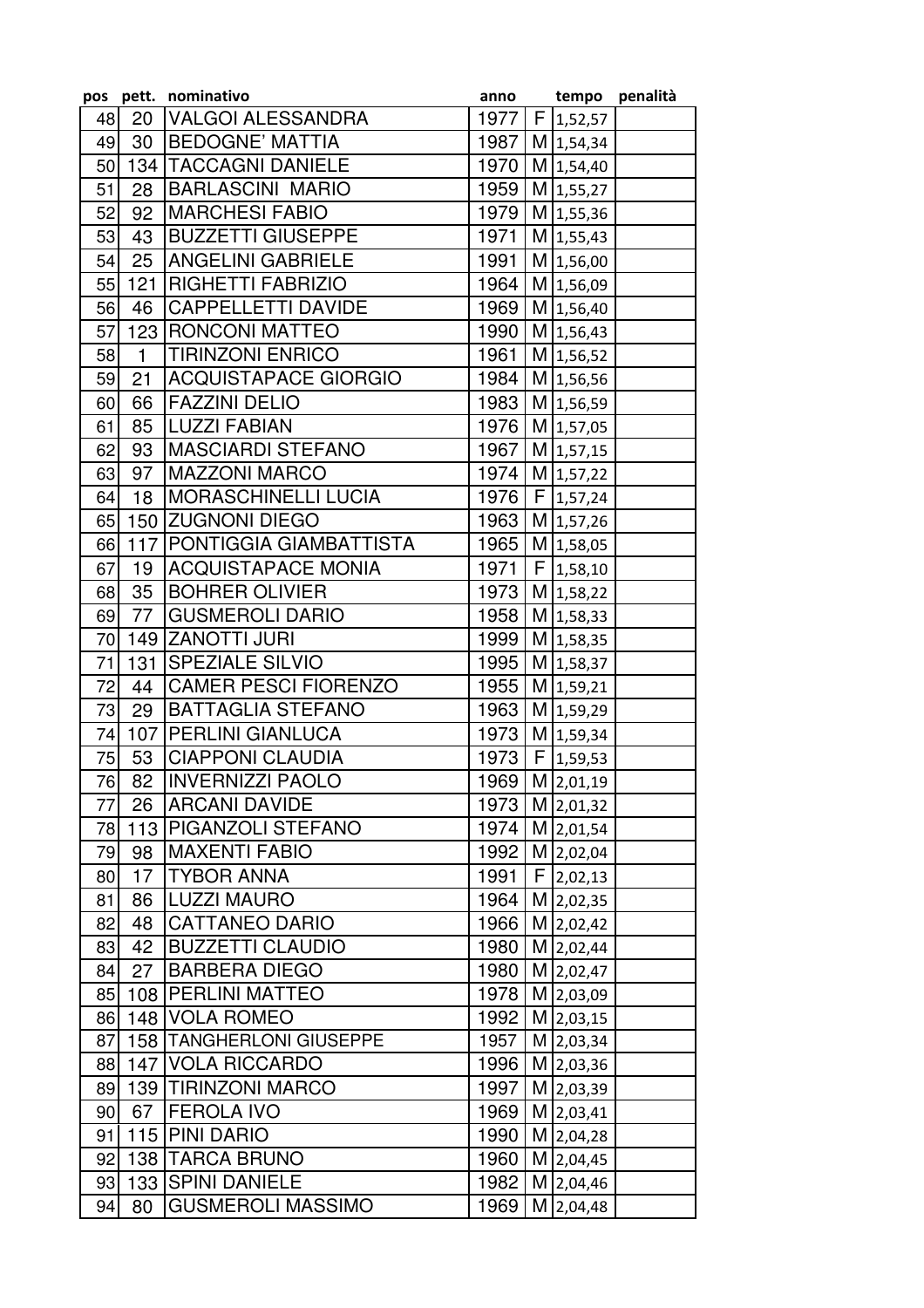|       | pos pett. | nominativo                   | anno |   | tempo            | penalità |
|-------|-----------|------------------------------|------|---|------------------|----------|
| 95    | 101       | NUSDEO BRUNO                 | 1963 |   | M 2,05,54        |          |
| 96    | 75        | <b>GUERRA PAOLO</b>          | 1997 |   | M 2,06,39        |          |
| 97    | 73        | <b>GAVAZZI MARCO</b>         | 1990 |   | M 2,06,49        |          |
| 98    | 145       | <b>VANOTTI ROBERTO</b>       | 1984 |   | M 2,07,09        |          |
| 99    | 58        | <b>CROSATO ANDREA</b>        | 1974 |   | M 2,07,45        |          |
| 100   | 94        | <b>MASSETTI SIMONE</b>       | 1986 |   | M 2,08,19        |          |
| 101   | 34        | <b>BIASINI STEFANO</b>       | 1985 |   | M 2,10,03        |          |
| 102   | 74        | <b>GAVAZZI RUDY</b>          | 1973 |   | M 2,10,05        |          |
| 103   | 100       | <b>NICOLINI VITTORIO</b>     | 1977 |   | M 2,10,36        |          |
| 104   | 95        | <b>MATTARUCCHI FRANCESCO</b> | 1997 |   | $M$ 2,11,04      |          |
| 105   | 60        | <b>CURTONI CHIARA</b>        | 1997 |   | $F$ 2,11,06      |          |
| 106   |           | 154 CUCCHI GIANLUCA          | 1971 |   | $M$ 2,11,10      |          |
| 107   | 54        | <b>CIAPPONI DANIELE</b>      | 1958 |   | $M$ 2,11,27      |          |
| 108   |           | 118 QUADRONI CELSO           | 1952 |   | $M$ 2,12,21      |          |
| 109   | 120       | <b>RAVELLI NEVIO</b>         | 1980 |   | $M$ 2,12,35      |          |
| 110   | 40        | <b>BORROMINI SANDRO</b>      | 1976 |   | M 2,14,43        |          |
| $111$ | 70        | <b>FOSSATI CARLO</b>         | 1963 |   |                  |          |
|       |           |                              |      |   | M 2,14,55        |          |
| 112   | 146       | <b>VOLA RENATO</b>           | 1956 |   | $M$ 2,15,05      |          |
| 113   | 109       | <b>PERLINI MICHELE</b>       | 1966 |   | M 2,15,07        |          |
| 114   | 49        | <b>CERRI GIANNI</b>          | 1959 |   | M 2,15,26        |          |
| 115   | 64        | <b>DONATI DARIO</b>          | 1953 |   | $M$ 2,15,35      |          |
| 116   | 55        | <b>COLOMBINI GIANLUCA</b>    | 1981 |   | M 2,15,37        |          |
| 117   | 37        | <b>BONGIO VALTER</b>         | 1971 |   | M 2,16,04        |          |
| 118   | 157       | <b>MAGNI CHIARA</b>          | 1997 |   | $F$ 2,17,25      |          |
| 119   | 79        | <b>GUSMEROLI GIORDANO</b>    | 1959 |   | M 2,18,04        |          |
| 120   | 63        | <b>DEL MOLINO CRISTINA</b>   | 1968 | F | 2,18,15          |          |
| 121   | 91        | <b>MAFFEZZINI ALIOSCIA</b>   | 1972 |   | M 2,18,25        |          |
| 122   | 141       | <b>TOMBOLATO MARCO</b>       | 1976 |   | M 2,19,52        |          |
|       |           | 123 112 PIANTA LUCIA ANNA    | 1965 |   | $F$ 2,21,04      |          |
|       |           | 124 125 RUSCONI MARIO        | 1963 |   | M 2,21,07        |          |
| 125   |           | 130 SOTTILE ANTONIO          | 1966 |   | M 2,21,48        |          |
| 126   |           | 143 VALENA MAURIZIO          | 1969 |   | M 2,22,25        |          |
| 127   | 41        | <b>BOSCACCI UMBERTO</b>      | 1955 |   | $M$  2,23,51     |          |
| 128   | 78        | <b>GUSMEROLI GEREMIA</b>     | 1989 |   | M 2,24,44        |          |
| 129   | 51        | <b>CIAPONI DANIELA</b>       | 1972 |   | $F$  2,25,04     |          |
| 130   |           | 114   PIANI ALESSANDRO       | 1981 |   | M 2,25,05 +5 MIN |          |
| 131   |           | 124   ROSSI LUCA             | 1995 |   | $M$ 2,25,08      |          |
| 132   |           | 122 RIZZI LUCIO              | 1972 |   | $M$ 2,25,25      |          |
| 133   | 87        | <b>LUZZI NICOLAS</b>         | 1991 |   | M 2,25,45        |          |
| 134   | 68        | <b>FERRARI BRUNO</b>         | 1951 |   | M 2,27,15        |          |
| 135   |           | 110 PERREGRINI PIERO ROBERTO | 1968 |   | M 2,30,37        |          |
| 136   | 33        | <b>BIANCHINI WILLY</b>       | 1982 |   | $M$ 2,35,46      |          |
| 137   | 65        | <b>FANONI AMOS</b>           | 1956 |   | $M$ 2,35,48      |          |
| 138   | 102       | <b>ORMA VALERIO</b>          | 1982 |   | M 2,36,50        |          |
| 139   | 52        | <b>CIAPONI MARA</b>          | 1958 |   | $F$ 2,39,54      |          |
| 140   | 39        | <b>BORLA MOIRA</b>           | 1975 |   | $F$  2,40,13     |          |
|       |           | <b>TIRINZONI RENATA</b>      |      |   |                  |          |
| 141   | 140       |                              | 1969 |   | $F$ 2,40,56      |          |